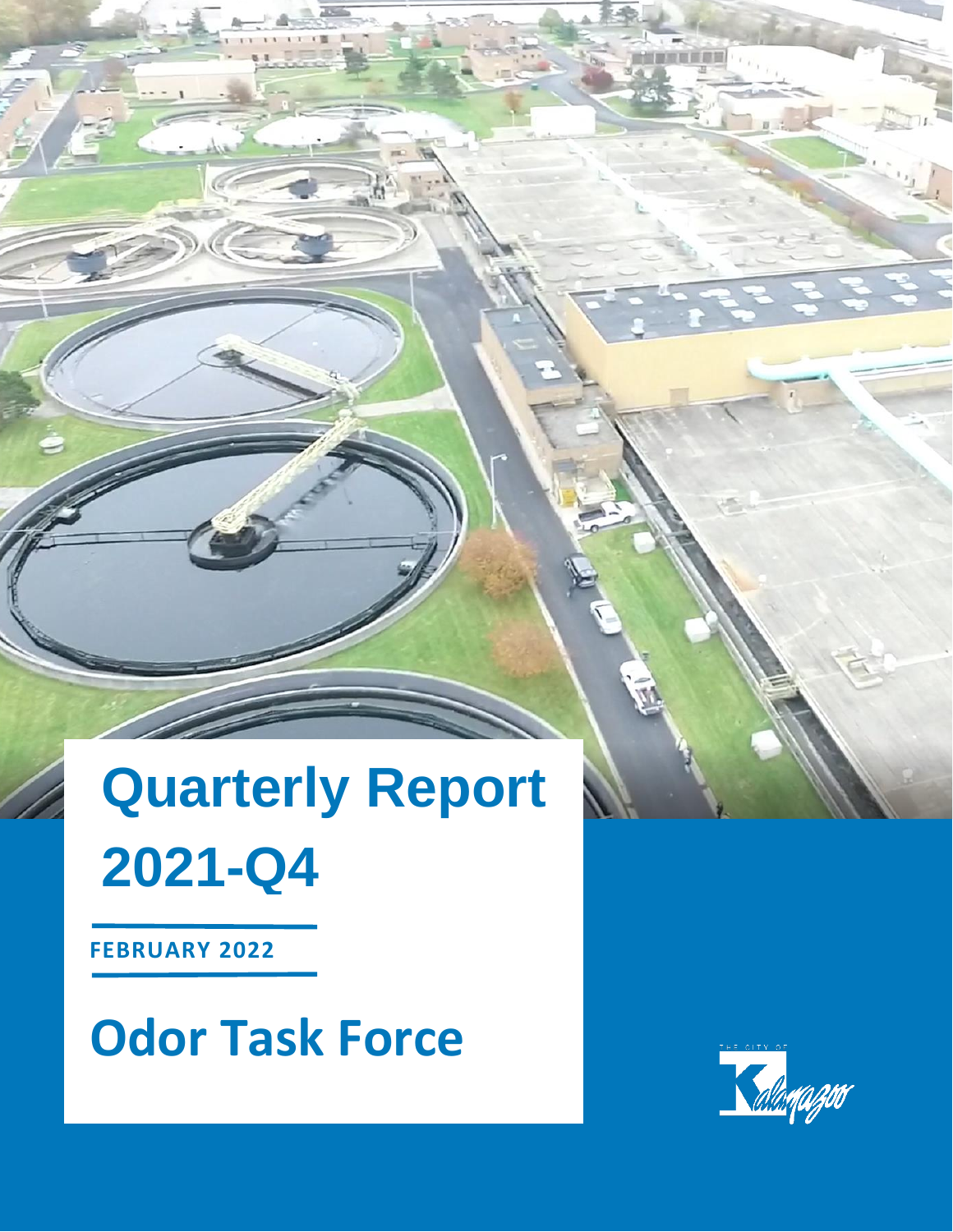## **Executive Summary**

Per City of Kalamazoo Commission action taken September 2020, the Odor Task Force presents this Quarterly Report for the fourth quarter, 2021. The members of the Odor Task Force continue to work collaboratively to develop solutions to community concerns with odors generated within the control of the members. Odor Task Force meetings have been scheduled for approximately every six weeks, or two per quarter. In quarter four of 2021 only one Odor Task Force meeting was held. The meetings are now scheduled on an adjusting basis to accommodate the dynamic schedules of the members.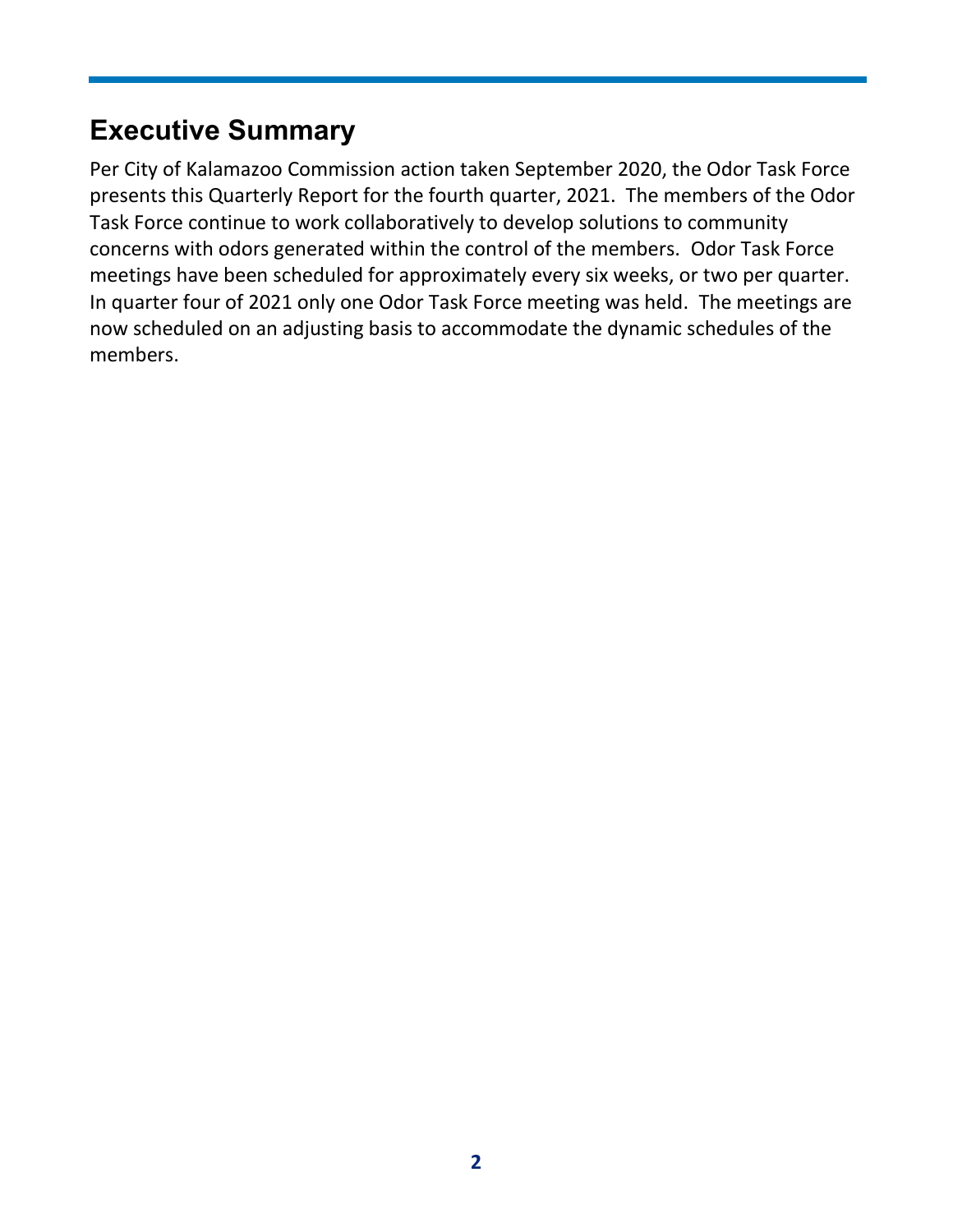## **Table of Contents**

| <b>Executive Summary</b>                                      | $\mathbf{2}$ |
|---------------------------------------------------------------|--------------|
| <b>History</b>                                                | 4            |
| <b>City of Kalamazoo Prior Accomplishments</b>                | 4            |
| <b>City of Kalamazoo Current Quarter Accomplishments</b>      | 8            |
| <b>City of Kalamazoo Upcoming Anticipated Accomplishments</b> | 8            |
| <b>Graphic Packaging International, Inc. Update</b>           | 10           |

## **Table of Appendices**

| <b>Odor Task Force Meeting Minutes, 12-02-2021</b> | <b>Appendix A</b> |
|----------------------------------------------------|-------------------|
|----------------------------------------------------|-------------------|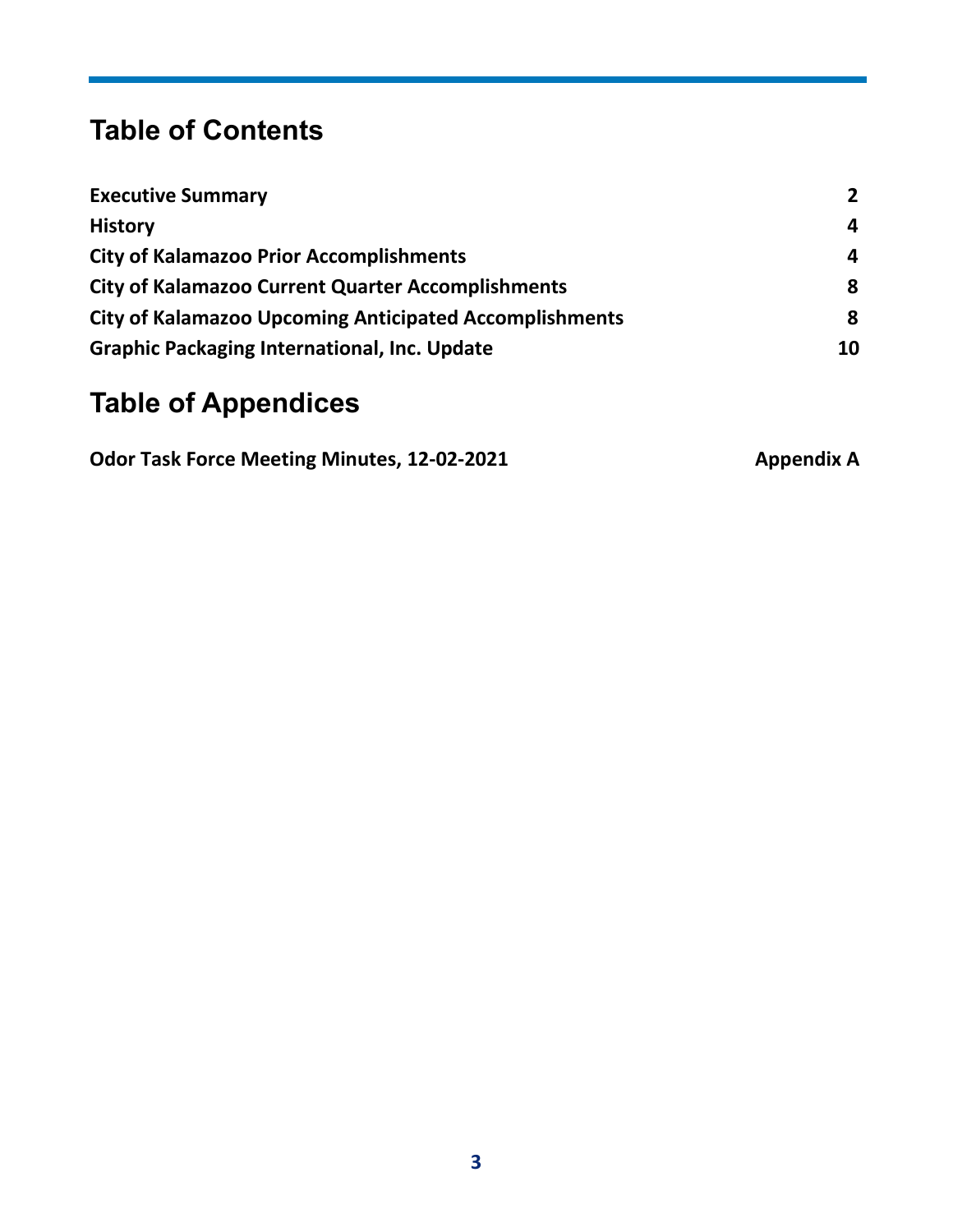#### **HISTORY**

Formally originated in 2018, the Odor Task Force (OTF) is a technical workgroup of members from Graphic Packaging International, Inc., community committees, local and State agencies, elected officials, and the City of Kalamazoo. The primary goal of the OTF is to provide a collaborative forum to discuss the community's concerns with and potential mitigation efforts regarding industrial odors emitted from the City of Kalamazoo Water Reclamation Plant (KWRP) and Graphic Packaging International, Inc. (GPI) as both industrial facilities have the potential to emit odors of differing compounds and of differing concentrations. Odors emitted to or generated within a community falls under the regulatory jurisdiction of the Michigan Department of Environment, Great Lakes, and Environment (EGLE) Air Quality Division.

#### **CITY OF KALAMAZOO PRIOR ACCOMPLISHMENTS**

Investments have been made completing projects leading up to the origination of the OTF. Various investments in treatment processes operations of increased byproduct hauling offsite and point source chemical treatments have been piloted with some implemented as part of the current odor mitigation efforts. The City has continued its investment in capital improvement projects specifically targeted at odor emission mitigation. Currently under construction, is the construction of four carbon scrubbers to treat odors at the source of generation, one of which is currently operational. In addition, the KWRP implemented the EnviroSuite odor management with e-Nose monitoring technology for the real-time monitoring, historic investigation and forecasting of the fugitive odor transmission of those generated at the KWRP. In the pursuit of continuous odor source identification and mitigation opportunities, the KWRP commissioned J&H to conduct an initial study to identify additional point sources of odors within City owned infrastructure followed by a detailed odor analytical report also conducted by J&H. Pilot trials of various chemical treatments to mitigate emitted odors has also been conducted with varying degrees of success. These are only a few of the prior accomplishments and investment commissioned and completed by the City.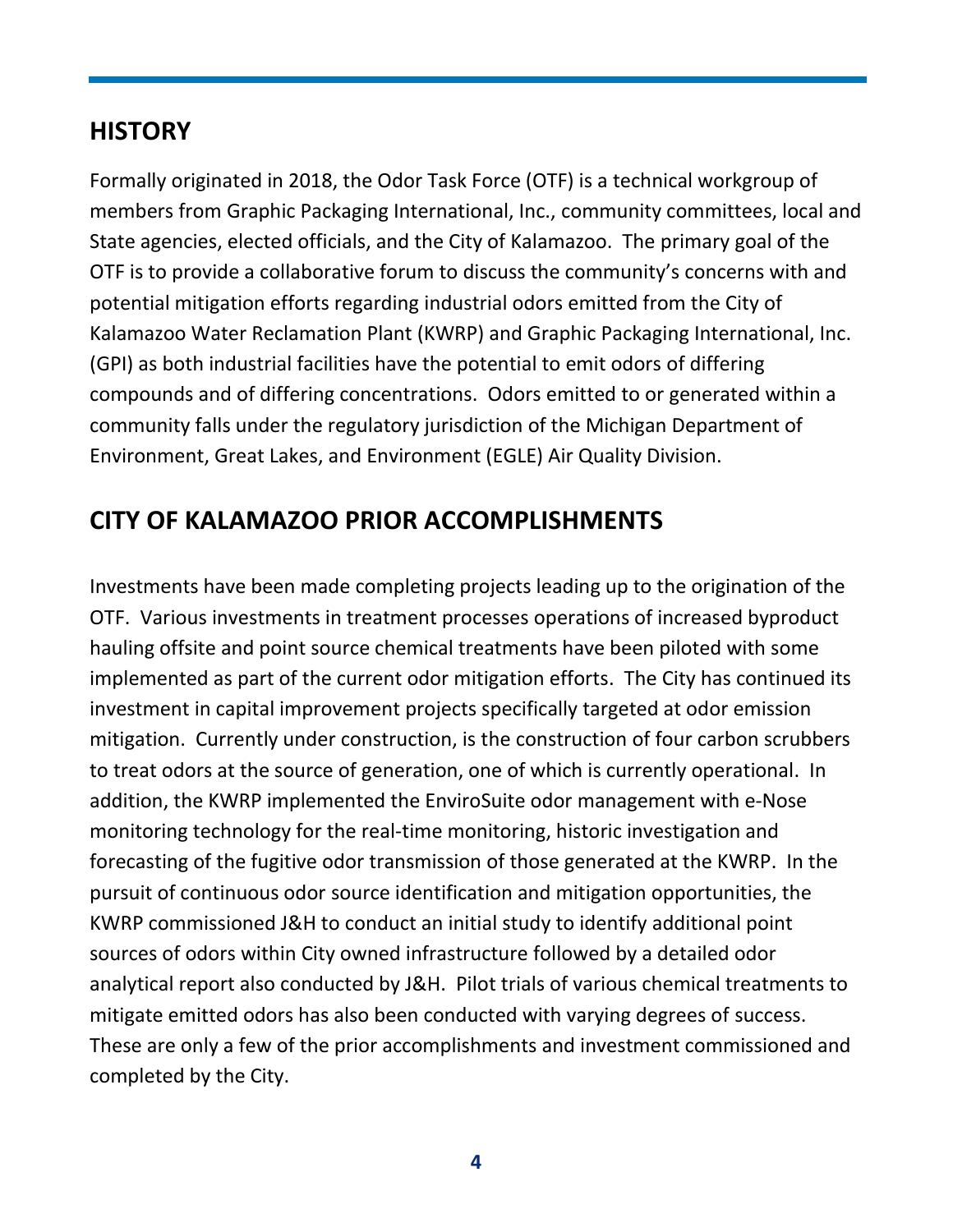The first quarter of 2021 brought several milestone accomplishments in the mitigation of emitted odors from the KWRP. The KWRP expanded the Envirosuite sensor network with the addition a three community monitoring locations; The Northside Association; Krom / Prouty Park; and Rockwell Park. The three additional sensors came online January 20<sup>th</sup> 2021. The Rockwell Park sensor experienced early technical difficulties which were rectified February 13<sup>th</sup> 2021. At Envirosuite's recommendation, all deployed sensors were updated to the current model in January 2021. The City Manager's Office approved a 1-year Pilot with SmartCover for the deployment of their H2Scents real time sanitary sewer H2S monitoring. The community online odor complaint form has received additional refinement prior to deployment with the inclusion of sanitary sewer network on the form. With the end of the first quarter 2021, the Envirosuite system now has year over year datasets for comparison and evaluation. The focus of the first quarter of 2021 was on actional data obtainment and data source diversification.

The KWRP has several investments underway, proposed, and in the planning phases to aid in the identification and mitigation of odors emitted from the KWRP and City owned sanitary sewer collections system. The remaining three KWRP process point source carbon scrubbers underwent startup and began beneficial use in Q2 2021, a quarter ahead of schedule. The biofilter treatment technology request for proposal was issued with procurement recommendation submitted to Commission for approval in early Q3 2021. Continued management and monitoring of hauling offsite of process byproducts along with the monitoring and source investigation utilizing the EnviroSuite system. The deployment of the SmartCover H2Scents Pilot has been completed. Staff is currently monitoring the deployment sites to gain confidence in the technology and data. Chemical treatment of the KWRP's dewatered solids and screenings continues. The KWRP continues scoping to determining if studies are necessary to determine if odors are being generated and emitted into the community from additional sanitary sewer interceptors owned by the City. The inclusion of an additional three community monitoring locations is also in the scoping phase to determine potential value added data set locations which fit into the goals of the program. The community online odor complaint form is in final draft stage. The web link has been shared with the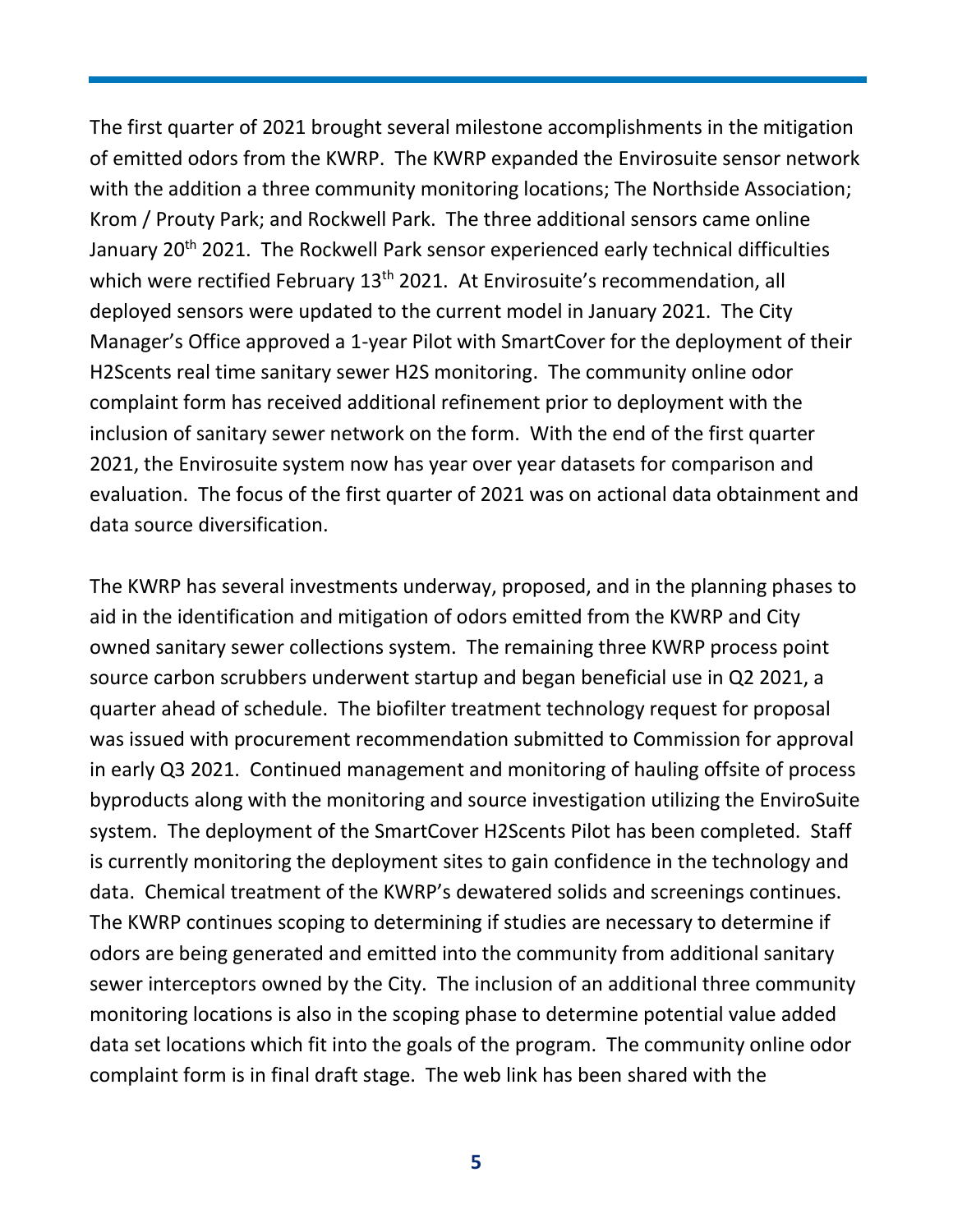Environmental Concerns Committee as well as select community members to beta test form before full scale launch.

Michigan Department of Health and Human Services (MDHHS), in partnership with Michigan Department of Environment, Great Lakes, and Energy (EGLE) and Environment Protection Agency (EPA), performed air sampling within the community. The agencies utilized the Agency for Toxic Substances and Disease Registry (ATSDR) for technical assistance. A community townhall meeting, coordinated by the above partnership, was scheduled.

- The biofilter treatment technology procurement recommendation was approved by City Commission in early Q3 2021.
- The biofilter treatment technology construction bid has been publicly posted with a bid opening early Q3 2021 and an anticipated recommendation submittal to City Commission Q4 2021.
- The biofilter design team determined a previously scoped fan study wouldn't bring the anticipated value to the Project as previously believed. As the design continued to develop, the team determined the existing planned infrastructure design requirements achieve the goals of the Project without incurring the additional cost to nor resultant delay to the Project.
- The City is proceeding forward with the biofilter project under a Michigan Department of Environment, Great Lakes and Enerty – Air Quality Division Permit to Install exemption as detailed in the Air Permit to Install Exemption Handbook, Michigan Air Pollution Control Rules, R336.1278-R336.1291 (Rules 278 – 291) February 2020, specifically R336.1285 Permit to install exemptions; Rule 285(2)(f).
- The City conducted a three week, 9/13/2021 10/1/2021, H2S Odor Logger air sampling data capture in the region near Krom Prouty Park. Results are anticipated to be provided in the next Quarterly Report.
- The City conducted a one week laboratory air sampling data capture which included grab samples every two hrs, 7am – 7pm on 9-20, 9-21, 9-22, and 9-23, The City also conducted 24 hour composites laboratory air sampling data capture on 9-20, 9-21, 9-22, and 9-23.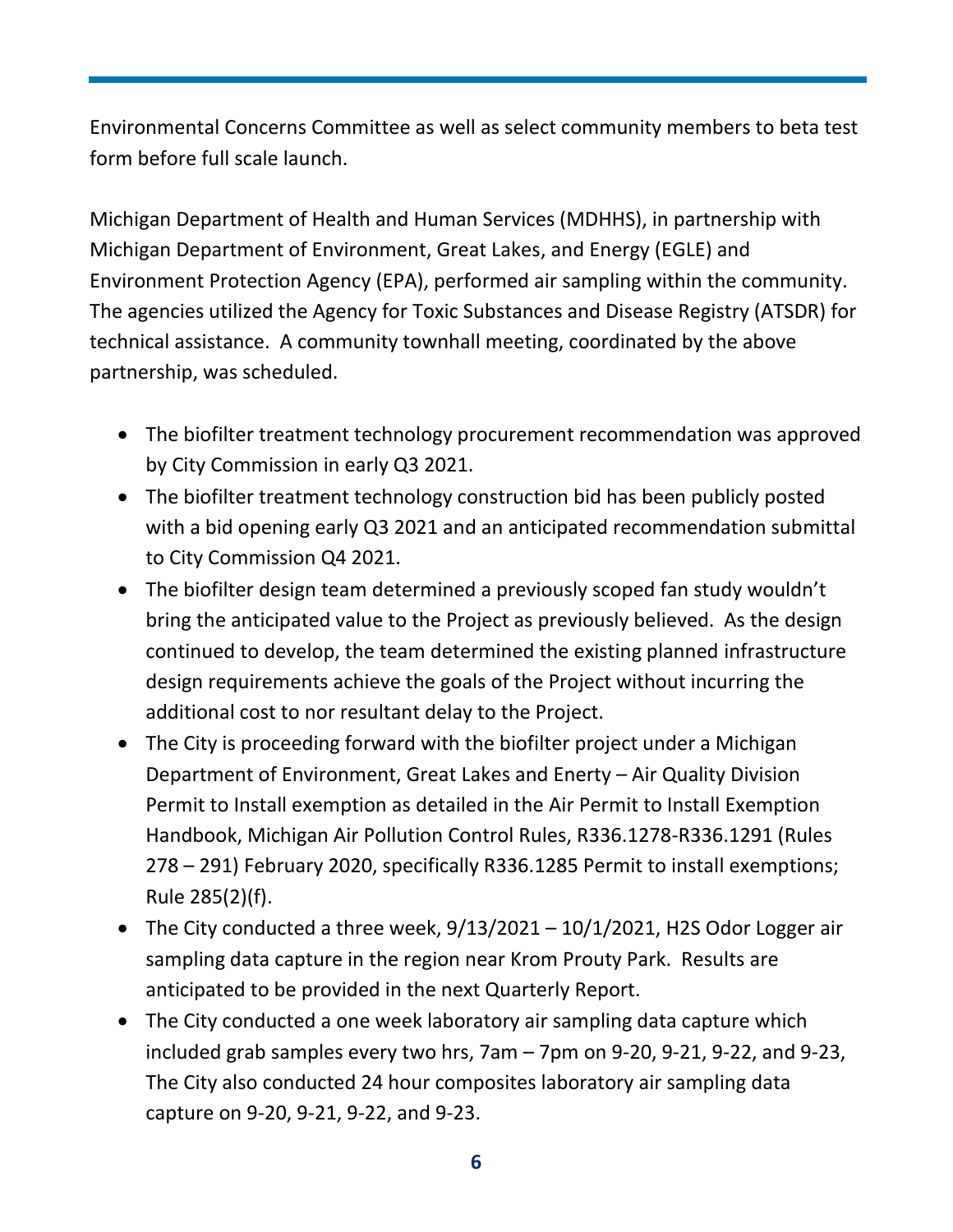- Continued management and monitoring of hauling offsite of process byproducts along with the monitoring and source investigation utilizing the EnviroSuite system.
- The data from the SmartCover H2Scents Pilot has been reviewed with possible H2S level timings aligning with industrial discharges. Further investigation into possible connections is required prior to determining a source.
- Chemical treatment of the KWRP's dewatered solids and screenings continues.
- The inclusion of an additional five Envirosuite community monitoring locations has been determined to provide value added data set locations which fit into the goals of the program. The deployment locations are expected to be based on community input through various communication medium.
- The community online odor reporting form has been finalized. Beta testing provided great feedback for implementation into the final product. A citizen is encouraged to report an observed odor via the website: <https://observation.envirosuite.com/Kalamazoo/>

When we started pulling data from Envirosuite, we pulled the H2S Raw data value to use in our data comparisons. In January 2021 three new monitors were ordered. When we added these monitors to the data pull, the H2S Raw value was also the value that was used for the data comparisons. In recent talks with Envirosuite we have learned that the new monitors don't function the same as the older ones. Due to "communication limitations" the value that is in the raw data is scaled to  $0 - 250$  which actually corresponds to a  $0 - 1000$  ppb value. Enclosed is all of the data that for January 2021 through August 2021 showing the multiplying by 4 of the raw value to get the ppb value. Values for Krom and Prouty are not considered reliable for 7/1/21 through 8/31/21 per Envirosuite. Values for the Northside monitor are not considered reliable as of 3/25/21 per Envirosuite.

Michigan Department of Health and Human Services (MDHHS), in partnership with Michigan Department of Environment, Great Lakes, and Energy (EGLE) and Environment Protection Agency (EPA), performed air sampling within the community. The agencies utilized the Agency for Toxic Substances and Disease Registry (ATSDR) for technical assistance. A community townhall meeting, coordinated by the above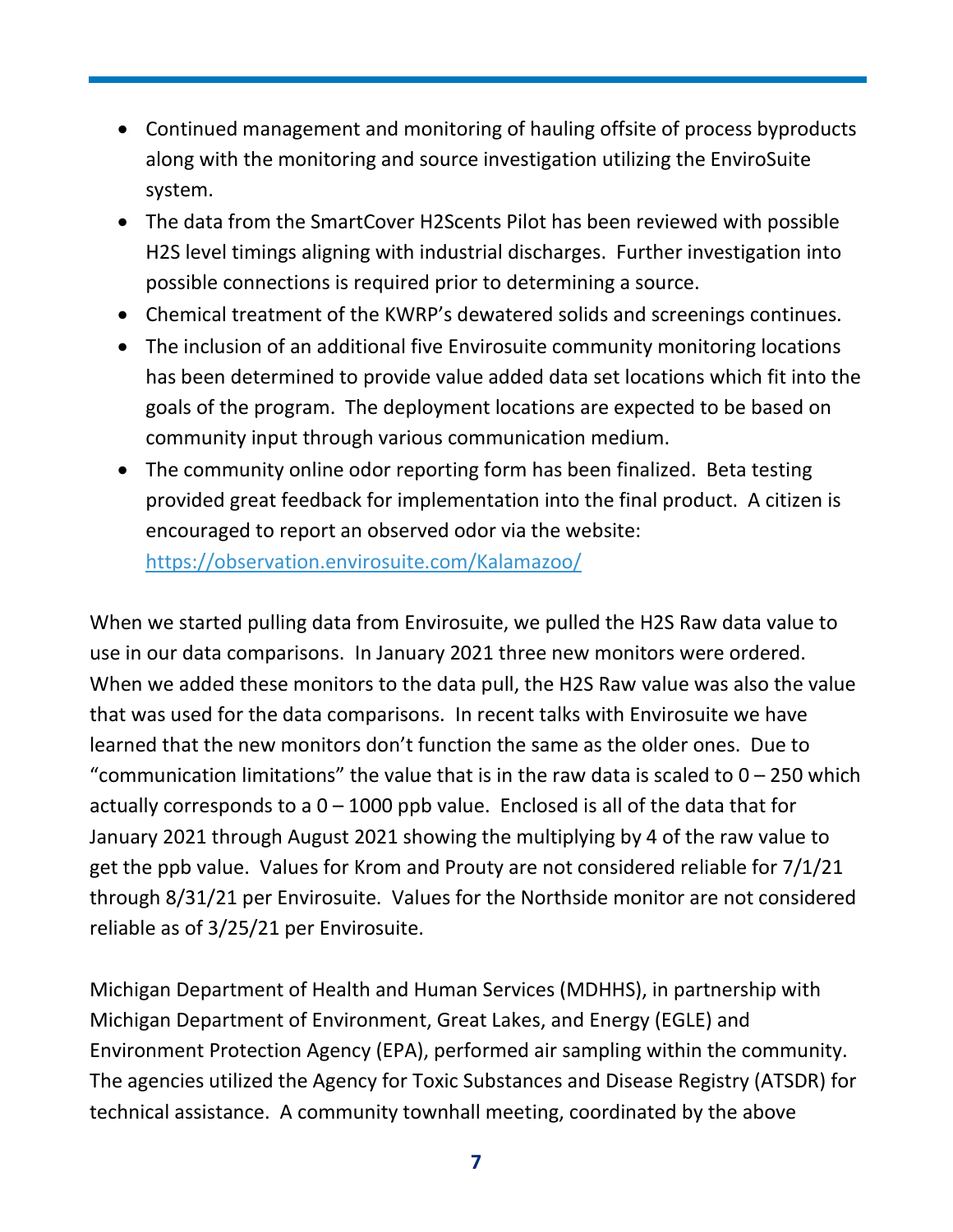partnership, is scheduled for October  $5<sup>th</sup>$ , 2021. More information may be obtained from the website: [https://www.michigan.gov/egle/0,9429,7-135-3310\\_70314\\_102145-](https://www.michigan.gov/egle/0,9429,7-135-3310_70314_102145---,00.html) [--,00.html](https://www.michigan.gov/egle/0,9429,7-135-3310_70314_102145---,00.html)

### **CITY OF KALAMAZOO CURRENT QUARTER ACCOMPLISHMENTS**

- The KWRP intends to continue the venture in fugitive odor reduction.
- The online odor complaint form, in conjunction with the existing H2Scents in sewer sensors along with the Envirosuite sensors, will be used to aid in developing future operational and investment needs to mitigation fugitive emissions from City infrastructure.
- Beta testing the Kalamazoo Community Odor Observation Collaboration website to publicly view 15 minute average sensor readings from the Envirosuite system.
- Obtained approval for an additional five (5) Envirosuite sensors to be deployed within the community.
- Received bids for the Biofilter construction. Received bids were over budget. City intends to rebid in next quarter after design refinement is complete.

## **CITY OF KALAMAZOO UPCOMING ANTICIPATED ACCOMPLISHMENTS**

- Obtain, evaluate, and submit a recommendation for the procurement of professional services to evaluate areas of odor emission within the collections system.
- The City intends to deploy the Kalamazoo Community Odor Observation Collaboration website where individuals can view, in real time, the readings from the Envirosuite monitors. This website will also provide access to historical data since deployment.
- Deploy additional five (5) Envirosuite sensors within the community.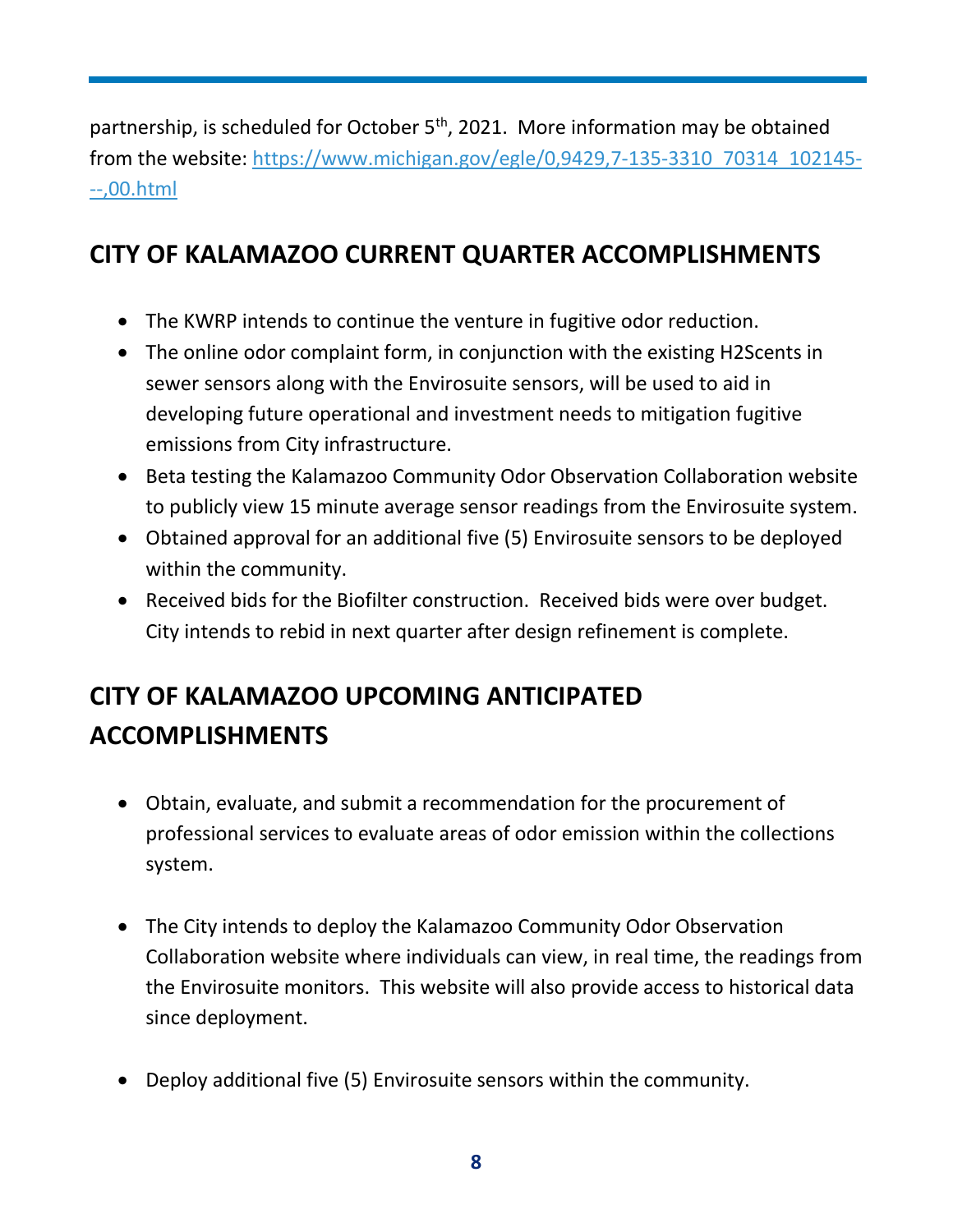- Yearly scheduled Envirosuite sensor replacement maintenance.
- Bid opening for Biofilter construction rebid followed by a City Commission recommendation.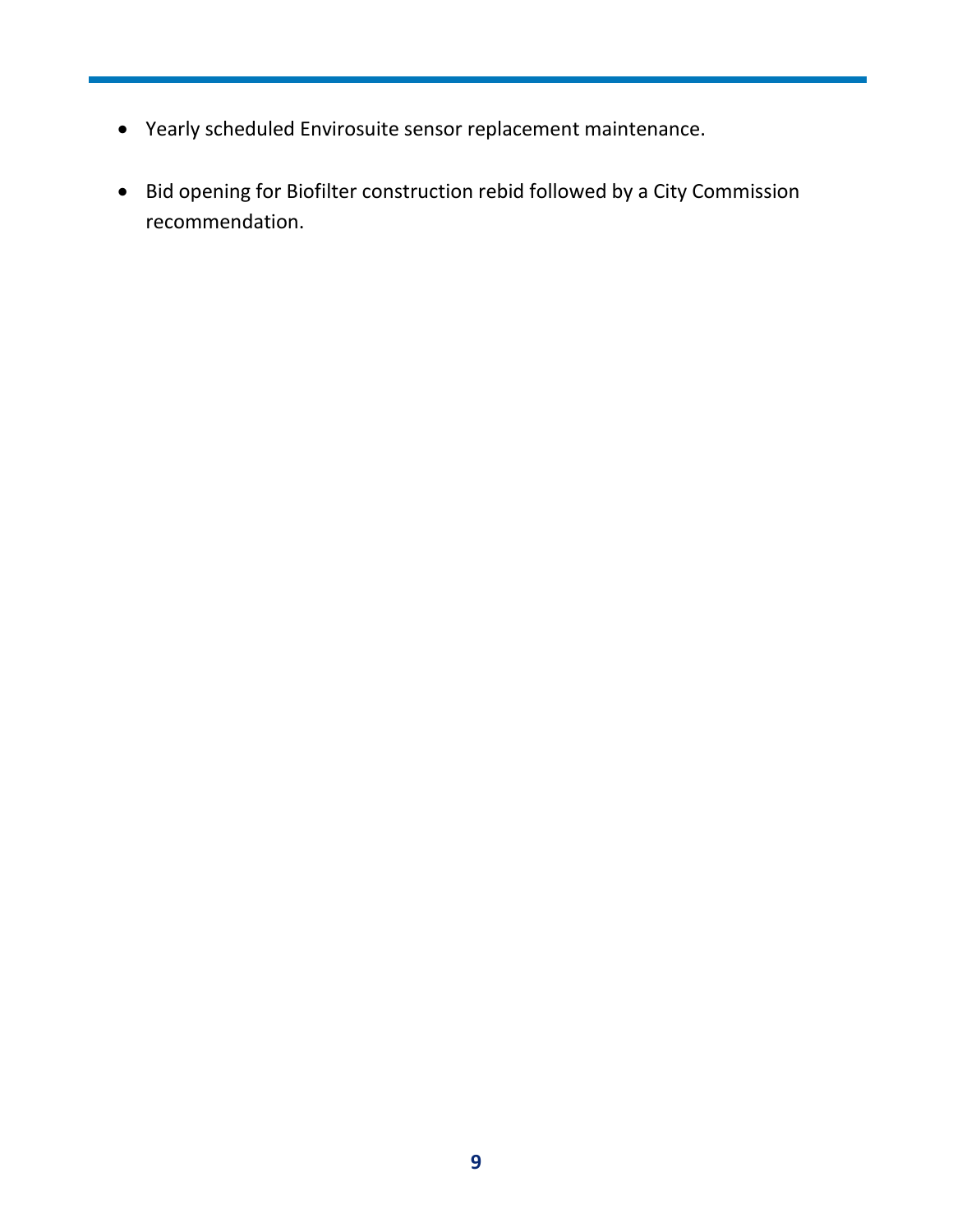### **GRAPHIC PACKAGING INTERNATIONAL, INC UPDATE**